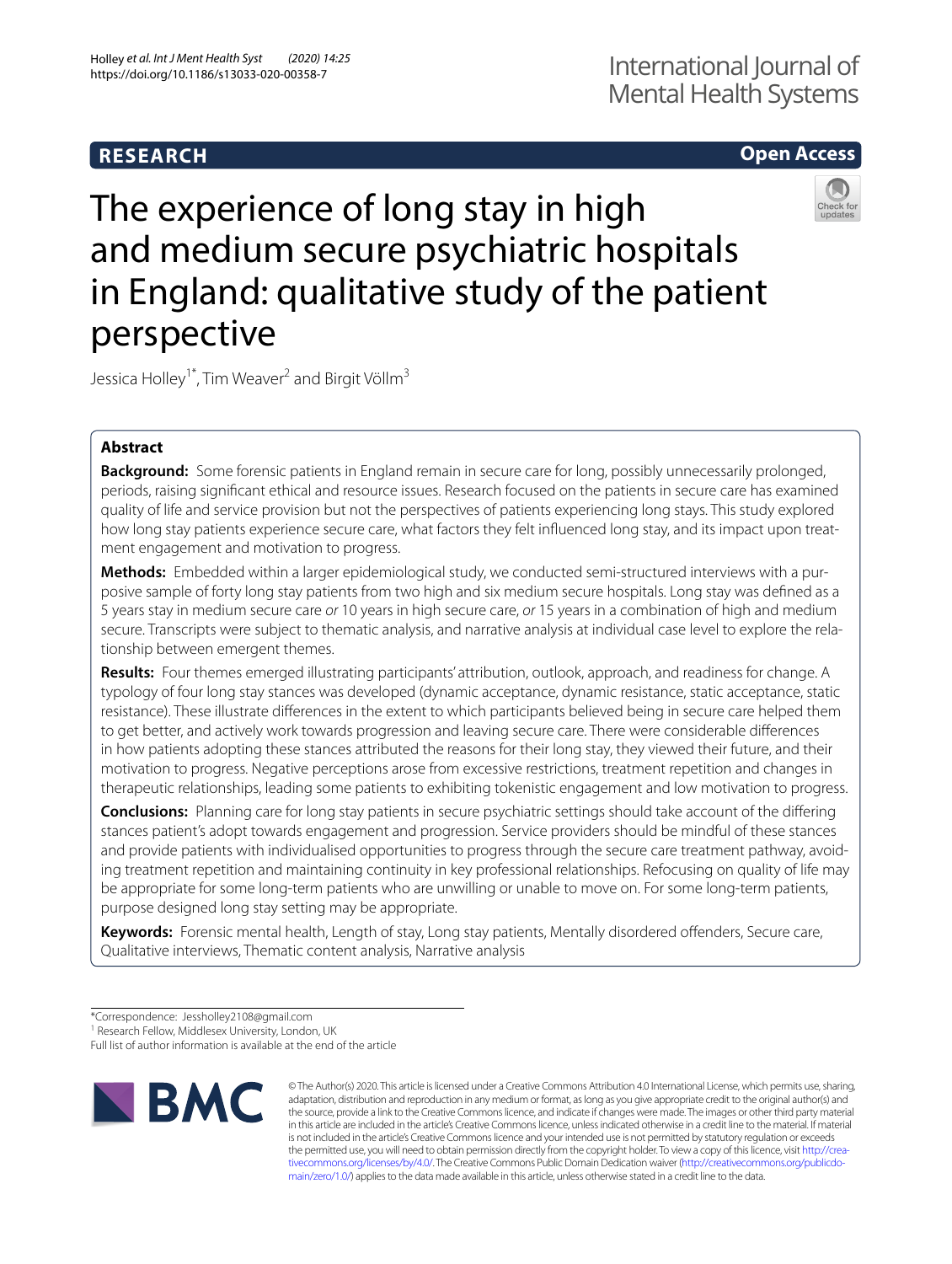### **Background**

Forensic psychiatry is concerned with the management of patients with psychiatric disorders, most of whom have committed an ofence serious enough to require detention in a secure setting. In the UK, patients are admitted to secure forensic services because they have a history of serious violence and pose a serious or grave risk to the public  $[7]$  $[7]$ . The aims of such detention are to (a) provide care and treatment designed to improve mental health and facilitate recovery, and (b) provide protection to the public by reducing the potential risk posed by the patient [[20\]](#page-10-1).

In England, inpatient forensic psychiatric care is available at three high security National Health Service (NHS) hospitals and, at the time of this study, 57 medium secure units, some run by NHS Trusts and others by independent providers. More recently a smaller number of low secure facilities have been added. Patients may be moved between hospitals of diferent levels of security.

Concern has been expressed over the length of time some patients remain in a secure care setting. In England, length of stay in forensic psychiatric settings greatly exceeds that in general psychiatric services [[33\]](#page-11-0) and often also exceeds length of imprisonment for the same ofence [[39\]](#page-11-1). As many as 27% of patients in both high and medium secure settings stay at least 10 years [\[31](#page-11-2)] and a substantial proportion of forensic patients in medium secure settings stay longer than the 2 years originally recommended for such units [[11,](#page-10-2) [26](#page-11-3)]. Indeed, a large epidemiological study to which the work reported in this paper was linked [[40\]](#page-11-4) found that 22% of patients in high security and 18% in medium security were "long stay" (which we defned as having stayed 5 years in medium secure care or 10 years in high secure care, or 15 years in a combination of high and medium secure settings). There is also concern that these long stays are frequently cared for at too high levels of security [\[2](#page-10-3), [38,](#page-11-5) [29\]](#page-11-6).

Secure forensic services are expensive, and unnecessarily long stays in secure care raise signifcant resource issues [\[10](#page-10-4)]. Furthermore, the tension between the requirements of treatment and security has long been recognised. These services are extremely restrictive for those detained within them [\[20](#page-10-1)] and it is well established that the highly restrictive nature of secure care services can impact negatively upon quality of life [[34](#page-11-7)].

It is now widely accepted that obtaining the views of the recipients of health care is an essential element in the evaluation of mental health services [\[9](#page-10-5)]. However, whereas information is available on the needs of forensic service users from a staff perspective (e.g.  $[19]$  $[19]$ ), on measured quality of life (e.g.  $[41]$  and on recovery  $[14]$  $[14]$ ), only a limited number of qualitative studies have explored the experience of secure care from the patients' perspective. Some of these studies have examined service satisfaction (e.g. [\[13](#page-10-8), [8\]](#page-10-9)), patients' experiences of daily routines and their use of time (e.g.  $[12, 36]$  $[12, 36]$  $[12, 36]$  $[12, 36]$ ), and the attitudes and experiences of older patients in secure care [[44\]](#page-11-10), but none have specifcally focused on how those with prolonged stays in a secure setting experience their daily life.

From a clinician's point of view, discharge from forensic care depends on a number of factors including the assessment of the patient's risk upon and their progress with treatment and rehabilitation. Reasons for delayed discharge are likely to include poor response to treatment, ongoing safety issues, and lack of a suitable stepdown facility. A recent review found the factors most frequently associated with longer stay included seriousness of the index offence, history of psychiatric treatment, cognitive deficit, severity of illness, diagnosis of a psychotic disorder and history of violence [[18\]](#page-10-11). Whereas qualitative studies have shown, for example, that forensic patients can appreciate the therapeutic beneft of having a 'safe space' in order to progress [\[24](#page-11-11)], there is little information on how long stay patients view the reasons for their long stay in secure settings or how they feel about possible progression through the system, perhaps to a lower level of security or even to discharge to the community. Arguably, awareness of these perceptions, ambitions and motivations would allow services to be better tailored to the needs of this specifc client group.

We sought to address this gap in the research evidence by investigating how long stay patients perceive (a) factors that they felt had infuenced their length of stay in secure care, particularly where detention extends well beyond the completion of treatment, (b) their day to day experience of their long stay, and (c) the impact that longer lengths of stay have upon their engagement in treatment and motivation to progress.

### **Methods**

### **Participants and settings**

We interviewed long stay patients purposive sampled from 2 high and 6 medium secure UK hospitals. For the purpose of this study, long stay was defned as>10 years in a high secure setting,>5 years in a medium secure setting, or > 15 years in a combination of both. Our initial target was to interview 30 long stay patients, but we increased our fnal sample size to achieve data saturation and represent key sampling criteria. A purposive sampling strategy was adopted [[27\]](#page-11-12) to achieve an interview sample that exhibited the necessary range and diversity in terms of the aims of the study. This involved the application of formal sampling criteria for both site and participant selection.

To sample sites, our starting point was the 26 units participating in the linked epidemiological study of long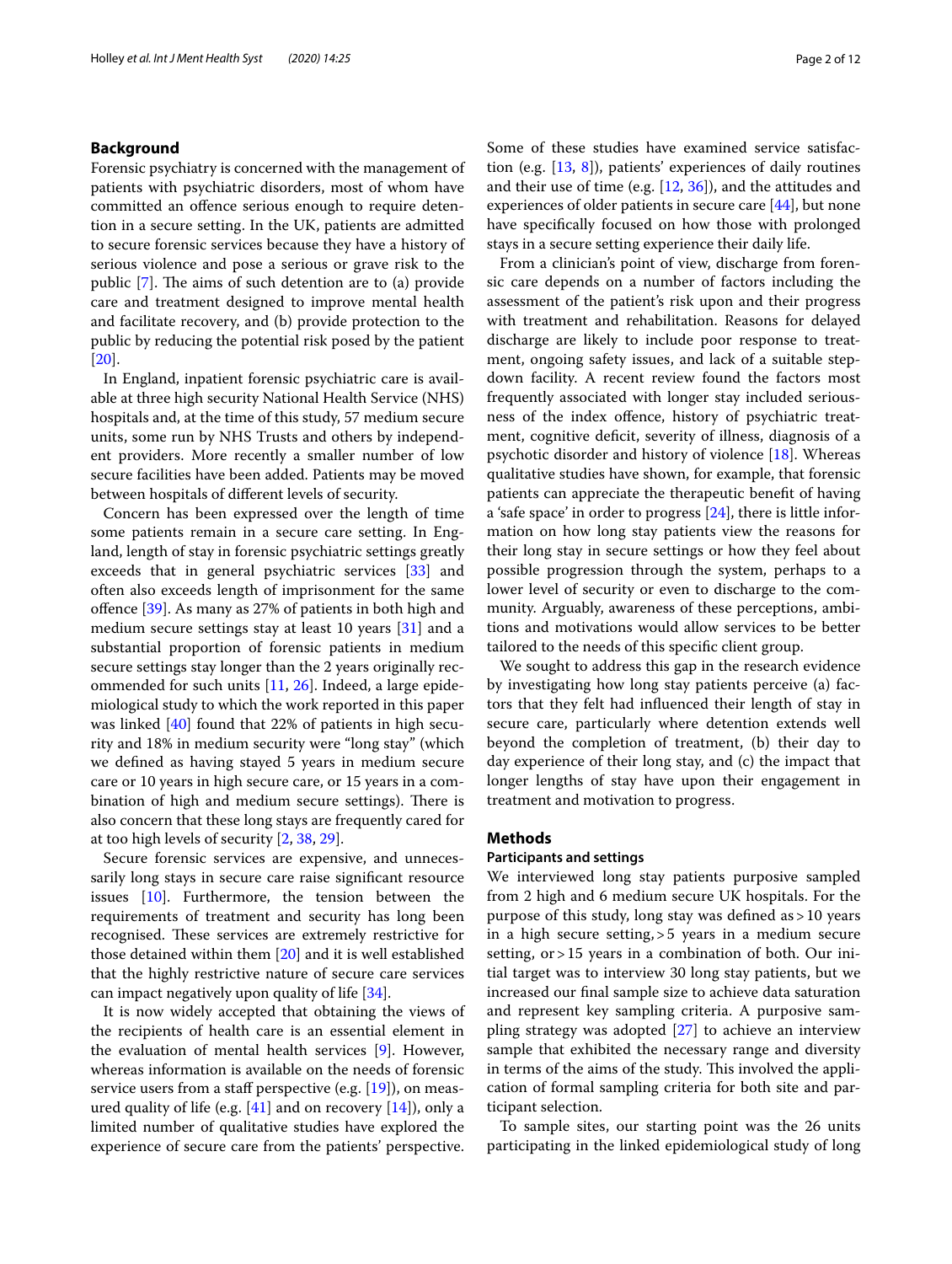stay patients  $[40]$  $[40]$  $[40]$ . These represented two of the three high secure hospitals and a stratifed sample of 23 of all 57 medium secure units in England at time of the study. The two high security units were automatically sampled. The medium secure units were classified by provider type (NHS or independent) with six units (3 NHS, 3 independent) purposively selected from those with sufficient numbers of long stay patients to recruit a sample (i.e. having>10 such patients). Final selection of sites ensured representation of diferent geographical regions, and those holding populations of female long stay patients.

To sample participants, an anonymised list of patients at the sample sites was frst generated. Potential participants were stratifed by gender and length of stay (above and below median length of stay). Where possible we included at least one female patient at each site, with the fnal sample purposively selected to include range and diversity in terms of the following secondary sampling criteria: Mental Health Act (MHA) section (37 (hospital order); 37/41 (hospital order with restrictions); 47/49 (transfer from prison to hospital); 3 (treatment order)); age (<50,>50 years); ethnicity (White British/ non-White-British); clinical diagnosis (schizophrenia, personality disorder, learning disability); index ofence; offence history (one-off/repeated offending) and admission source (prison, high and medium secure settings).

At each site we initially sampled up to 10 long stay patients in anticipation of some attrition and refusal to participate. Initially, each patient's lead clinician responsible for his or her care was asked whether there were clinical issues that might prevent participation. If not, the patient's named nurse gave the patient an information sheet and asked whether they would be willing to participate in principle. If the patient agreed, written informed consent was requested. Refusal at either point resulted in no further contact from the research team. Where available substitutes were approached in order to achieve our sample size and characteristics.

### **Design and procedure**

This qualitative study adopted a constructivist epistemological perspective. The constructivist position holds that the way people understand and perceive the world is constructed through their personal experiences, relationships and social interactions  $[3]$  $[3]$ . The study focussed on a sensitive exploration of the experience and perspective of individuals who stay in secure settings for long periods of time. Each consenting patient took part in a semi-structured interview in which participants were asked a series of questions that explored reasons for their long stay, their current situation and their feelings about their future progression through the system. All interviews were conducted by JH and were digitally recorded.

An interview guide was created following a review of the literature and discussion within a service user reference group, and then refned during the pilot interviews. Probes and follow up questions were used to encourage self-reflection by the interviewee. The interview agenda and topic guide are available as Additional file  $1$ ). The interviewer was free to vary the order and wording of questions for the purpose of rapport and clarity of meaning. Interviews typically lasted around 50 min (range 30 min to 1¼ h).

### **Analysis and interpretation**

Interview recordings were transcribed verbatim and uploaded into NVivo qualitative data analysis software (QSR International Pty Ltd. Version 11, 2015). Analysis then took place in two phases. In the frst phase, a thematic content analysis was conducted using a framework approach to organise data into the topic guide's main areas of enquiry [\[30](#page-11-13)]. Within these areas, data were subject to open coding to identify categories that represented key issues discussed by participants. Each transcript was frst read several times to get an overall sense of the material. Any places in the text that had relevance to at least one of the study's aims were marked and moved to a coding sheet. An open code was then assigned that matched the content as closely as possible. These open codes were then organised under higher order headings from which preliminary themes and subthemes were generated within each area of enquiry. After several transcripts were coded, a constant comparative method was used to group and merge common categories together [\[15\]](#page-10-14) allowing the number of preliminary themes and subthemes to be gradually reduced. Where coded data were revised or new codes identifed, previously coded transcripts were re-checked to ensure that these extracts of data had not been missed, and that a consistent approach to coding was employed throughout. The emergent themes were used to inform the second phase of analysis.

In the second phase of analysis, the relationship between the emergent themes at an individual case level was explored using a narrative approach  $[32]$  $[32]$ . This was done in order to capture the manner in which events were described and evaluated in telling each participant's story  $[1]$  $[1]$ . This analysis was informed by a constructivist position and allowed distinct patterns to emerge concerning how the participants made sense of the present (their current situation), past (reasons for their long stay), and future (moving on).

All stages of the process were conducted by at least two of the authors; frst independently and then by discussion and reaching consensus. Important decisions were taken jointly by all three authors. JH is a research associate, TW is a social scientist in health services research,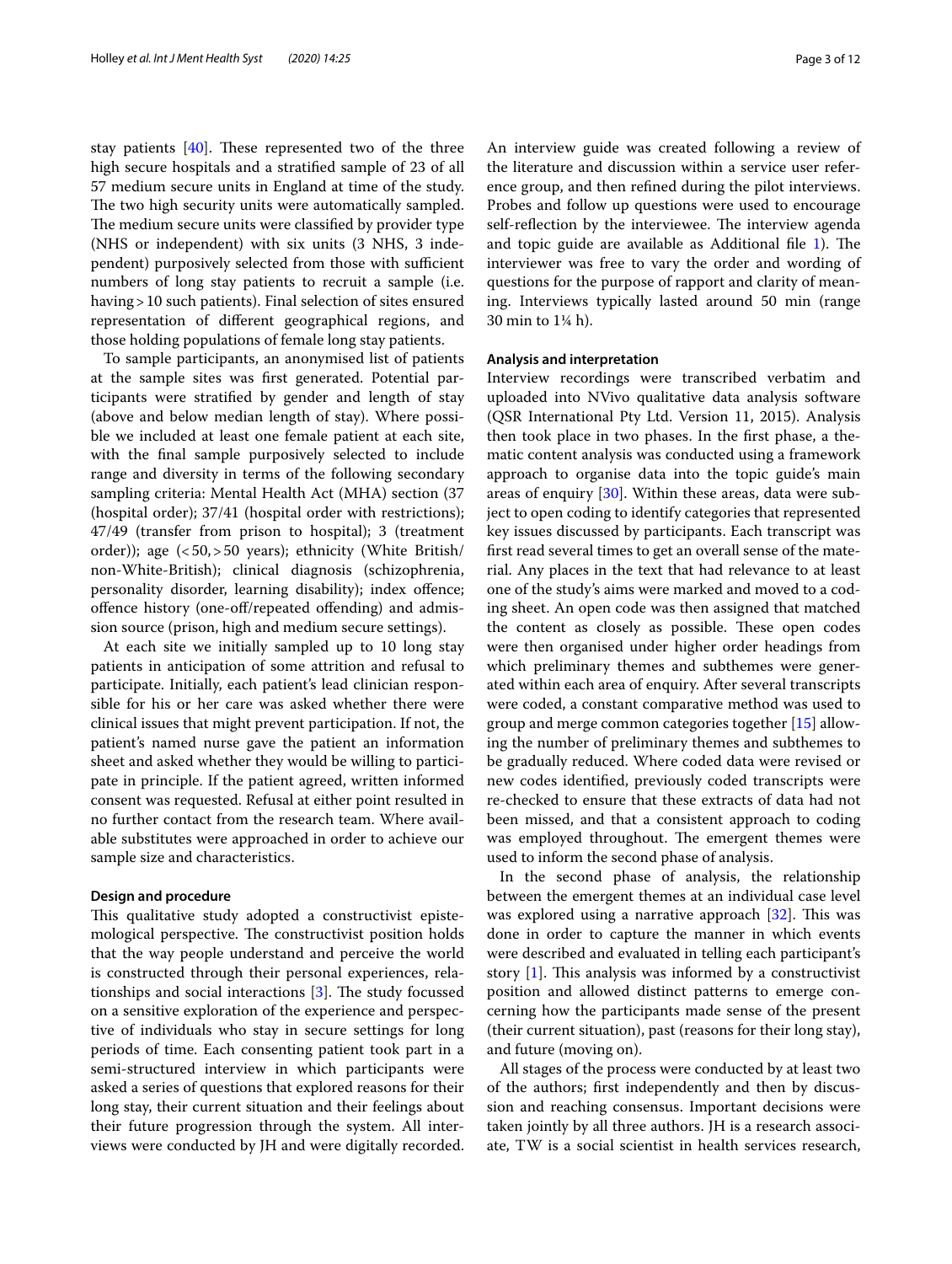and BV is a consultant forensic psychiatrist; all authors hold PhD degrees. Our pre-understanding of the subject area derives from our review of the literature, our professional education, and our personal experiences of forensic psychiatry.

### **Results**

### **Description of sample**

We conducted a total of 40 interviews. In order to achieve an interview sample representative of characteristics relevant to the research objectives, 125 cases were selected. Of these, 26 had been discharged from the unit and 2 had died. In 6 cases the lead clinician would not permit the patient be interviewed; this was due to the patient's mental state being deemed too unstable at the time of the research study. Of the remaining 91 approached, 40 gave informed consent and were interviewed while 51 refused.

Of the 40 patients interviewed, the majority were male  $(n=34)$  and of white British ethnicity  $(n=30)$ . Their median age was 46 years (range 23–72 years). Eleven patients were recruited from NHS high secure units, seventeen from NHS medium secure units and twelve from independently-run medium secure units. The median overall lengths of stay in secure care for these three sub-groups were 17.3 years, 13.3 years and 16.1 years respectively. Their primary clinical diagnosis included schizophrenia or other psychosis  $(n=19)$ , personality disorder ( $n=16$ ) and learning disability ( $n=5$ ). Their index offences invariably involved major violence or sexual ofences, or both; repeated ofences were recorded for many  $(n=35)$ . Two patients had no recorded offence history. The majority were detained under the UK Mental Health Act on section  $37/41$  (n=27), the remainder being detained under section  $47/49$  (n=6), section 37  $(n=3)$  and section 3  $(n=4)$ .

We describe below the fndings in relation to the three key foci of the study: patients' perception of their current situation (the present), reasons for their long stay (the past), and their potential for progression (the future). Four key themes of *attribution*, *outlook*, *approach* and *readiness for change* emerged and are discussed.

### **Current situation**

Most participants who had moved from a high secure setting to a medium secure unit thought that their current unit had less restrictive regimes, and some felt that they had received better treatment in the latter. There were exceptions, however. Several participants perceived medium secure units to be relatively rule-bound, whereas others who had moved from medium to high secure units felt that daily life was easier because they had less responsibility. The majority thought treatment was better in secure hospitals than in prison, although some felt

that prison ofered them a greater scope than hospital to organise their own daily routine.

Many participants described what they perceived to be unnecessary restrictions when residing on wards with patients whom they perceived as more unwell and higher risk. Some cited not being able to go on escorted leave as staff time was taken up by needier patients, others described activities being withdrawn following specific incidents or general misuse. These restrictions were a particular issue for older participants on wards that accommodated mostly younger patients.

When considering daily routines and occupation, many participants described the importance of keeping busy. Occupational activities (notably cooking, gym and educational courses) were particularly valued. Others, however, felt that their routines were monotonous and repetitive, with some reporting having undertaken the same activities for many years or that the activities on offer would not necessarily be something that they would fnd relevant outside secure care. Whereas many described how they found psychological therapies benefcial, there were others who felt the therapies were inefective and questioned why they were repeating them in the absence of any change in their situation.

With regard to interpersonal relationships, a majority of participants believed that most staf were helpful, caring and had their best interests at heart. Participants with this outlook mostly felt that it was important to actively engage with staff in order to build trust, particularly when they were experiencing problems. One participant positioned himself as a staf member in order to illustrate how his own relationships with staff had helped him to progress:

*"Basically, support him when he's doing well, try and play it down when he's not doing too well… So like, I then fourished."* (NHS high secure hospital)

Nevertheless, it was common for participants to report having disagreements with staff. This was usually described in terms of difering perceptions of risk, feeling unnecessarily restricted, or a simple clash of personality. Some participants minimised their engagement with staff in order to avoid such disagreements. Staff turnover caused problems for some patients, especially when they experienced issues gaining the trust of staf.

Half of the participants interviewed said they valued their friendships with other patients. Those who did not, however, described getting into arguments or fghts and consequently preferred to keep to themselves. Others reported not needing or wanting to make friends, commonly citing perceived diferences between themselves and other patients in relation to their index offence, diagnosis, perception of risk, length of stay and source of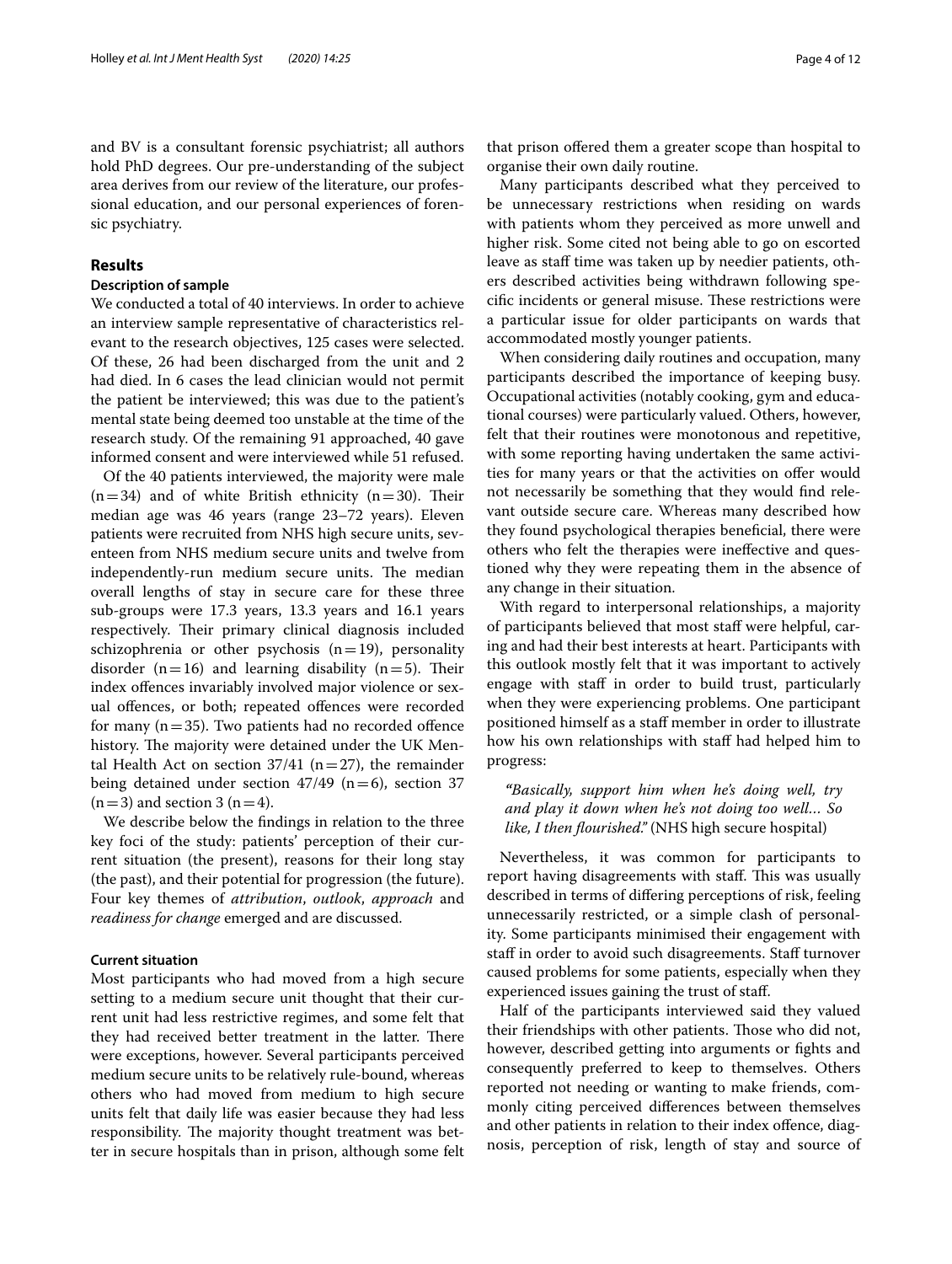admission. Some also described how it was difficult to get on with other patients who were a lot younger than they were, citing a lack of common interests. Those who were residing on specifc long stay units/wards described getting on with other patients who were of similar age and had similar needs to them. Some participants reported avoiding close friendships because they found that relationships they had built in the past could not be maintained when either they or the other patient moved to another unit.

Two themes arose from participants' discussions about their current situation. The first was coded as *outlook* (how they view their current situation), which could be positive or negative. Where the outlook was negative, this resonated through all aspects of their day-to-day life in secure care. The second was coded as *approach* (how they manage their current situation), which could be proactive (tending to be self-motivated, engaging with others, and seeking to make the most of their current situation) or passive (tending to lack motivation and not engaging). Some participants had a positive outlook and a proactive approach; for example, they described how keeping busy and taking part in activities and occupations was benefcial to them. In contrast, some had a negative outlook but still adopted a proactive approach; for example, describing the inefectiveness and pointlessness of activities and/or therapies whilst still believing that taking part would help them progress. In contrast, others who held a negative outlook and took on a passive approach had a tendency not to participate.

### **Reasons for long stay**

Participants' accounts varied when explaining why they felt they had stayed so long in secure care, which included why they had or had not moved units. One theme, coded as *attribution*, emerged where a prolonged stay was attributed to personal, interpersonal and/or structural factors, either alone or in combination. It was evident, however, that these accounts were mediated by participants' difering levels of awareness about their poor mental health or the severity of their ofending. A majority of participants attributed their length of stay to events prior to their admission such as the severity of their index offence or their offending history. Those who made these attributions believed their length of stay was justifed and within their expectations. While a number of participants attributed progressive moves between wards or units to their engagement with treatment and with staf, others recognised that their length of stay had been extended because of their disruptive behaviour whilst in secure care. These explanations were commonly paired with descriptions of factors that were implicitly or explicitly presented as mitigation, for example in reference to being seriously unwell, 'on medication', or on a unit not matched to their needs.

Other participants attributed their length of stay to factors over which they had neither control nor responsibility, notably the structure or organisation of the treatment system. Examples included a change in the clinician responsible for the patient's care and consequent changes to his or her treatment plan, a change in the system's requirements for discharge, and the absence of an appropriate facility to move on to. One patient considered the high turnover in clinicians responsible for his care might be due to a shortage of clinicians who were specialised in personality disorder. Some participants acknowledged that their own disruptive behaviour was a factor in their long stay, often resulting in sideways moves between wards or units. However, they often felt that the institution's response had been disproportionate or refected a risk-averse approach that restricted their progression, or both.

*"I've been ticking all the boxes, you know […] I just have, like, a few minor concerns… they're trying to exploit it, exaggerate the situation, from these minor things, to make me look bad, you know"* (NHS medium secure site).

### **Progression and 'moving on'**

Most participants described 'moving on' in terms of a physical progression to a lower security setting or into the community. Some additionally described this in psychological terms such as being able to start again by 'shaking off' their offence history. One theme, coded as *readiness for change*, emerged from participants' discussions about the future and encompassed how the participant felt about moving to a lower level of security. This emerged as a clear dichotomous element in the interview transcripts: participants either felt a very clear readiness for change or they did not.

Several factors were reported to be associated with feeling ready to move on: that their length of stay in secure care had exceeded their original sentence, the sense that their current security level was excessive, and the perception of having made progress through good behaviour or by completing treatments. In this context, it was apparent that a conditional 'tick-box culture' of 'doing what you need to do' was considered by some to be essential to them being able to leave secure care. Others described having moved to lower levels of secure care only to repeat therapies they had completed previously. For some this repetition of treatments could undermine the personal sense of progress that their otherwise progressive move had implied.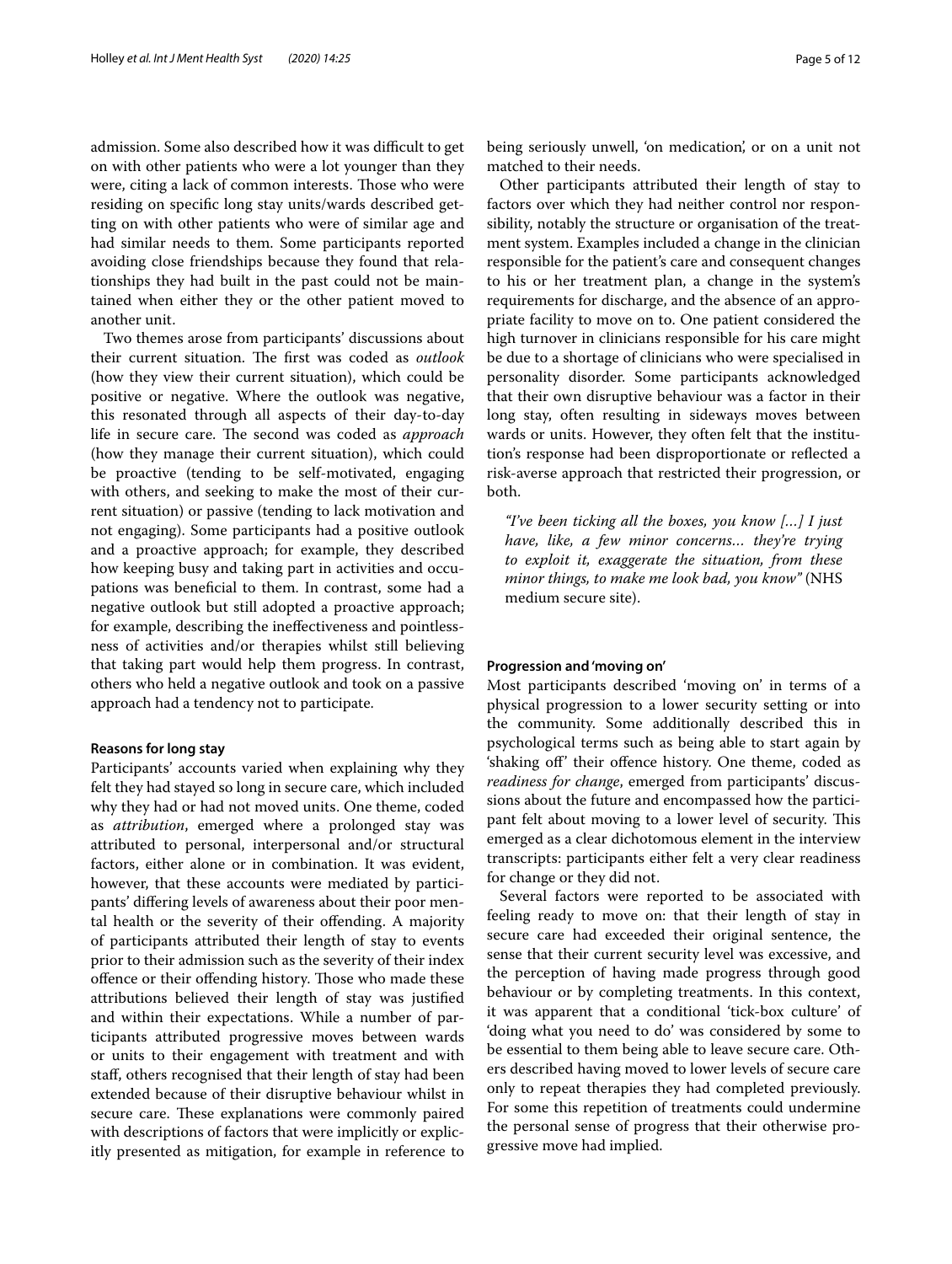| Table 1 Summary of long stay stances |                                                                                                                                                               |                                                                                                                         |                                                                                                                                                                            |                                                                                                             |
|--------------------------------------|---------------------------------------------------------------------------------------------------------------------------------------------------------------|-------------------------------------------------------------------------------------------------------------------------|----------------------------------------------------------------------------------------------------------------------------------------------------------------------------|-------------------------------------------------------------------------------------------------------------|
| Theme                                | Long stay stance                                                                                                                                              |                                                                                                                         |                                                                                                                                                                            |                                                                                                             |
|                                      | Dynamic acceptance (14<br>participants)                                                                                                                       | Static acceptance (12 participants)                                                                                     | Dynamic resistance (nine<br>participants)                                                                                                                                  | Static resistance (five participants)                                                                       |
| <b>Dutlook</b>                       | health had improved whilst in secure<br>secure care; believed their mental<br>Positive outlook towards being in<br>Care                                       | health had improved whilst in secure<br>secure care; believed their mental<br>Positive outlook towards being in<br>care | secure care; feeling bored, restricted<br>Negative outlook towards being in<br>and frustrated                                                                              | Negative outlook towards being in secure<br>care; feeling bored, suffocated and a<br>sense of pointlessness |
| Approach                             | Proactive approach; stressed the impor-<br>the most of their time by engaging in<br>occupational activities and therapies<br>tance of keeping busy and making | therapies that they found ineffective<br>activities; less willing to take part in<br>Proactive approach to occupational | pointless, would ultimately help them<br>that, although thought repetitive and<br>occupational activities and therapies<br>Proactive approach to engaging in<br>to move on | Passive approach to daily life; choosing<br>not to engage in any occupational<br>activities or therapies    |
|                                      | Attribution (for their long stay) Being unwell; their own behaviour                                                                                           | wrong medication; being in a non-<br>Their own behaviour; being on the<br>therapeutic environment                       | Risk-averse factors that left them feeling Interpersonal and structural factors<br>unable to prove themselves to staff                                                     | outside their control                                                                                       |
| Readiness for change                 | Believed that they did not need to be in<br>move on to<br>secure care; felt ready to<br>lower secure units                                                    | Believed that they were not ready to<br>move on from their current unit                                                 | Believed that they did not need to be in Believed that they did not need to be in<br>their current unit but were stuck                                                     | secure care but that they had no choice<br>and so chose to remain                                           |
|                                      |                                                                                                                                                               |                                                                                                                         |                                                                                                                                                                            |                                                                                                             |

<span id="page-5-0"></span>

| l<br>ı |
|--------|
| ֠<br>í |
|        |
|        |
| ī      |
|        |
|        |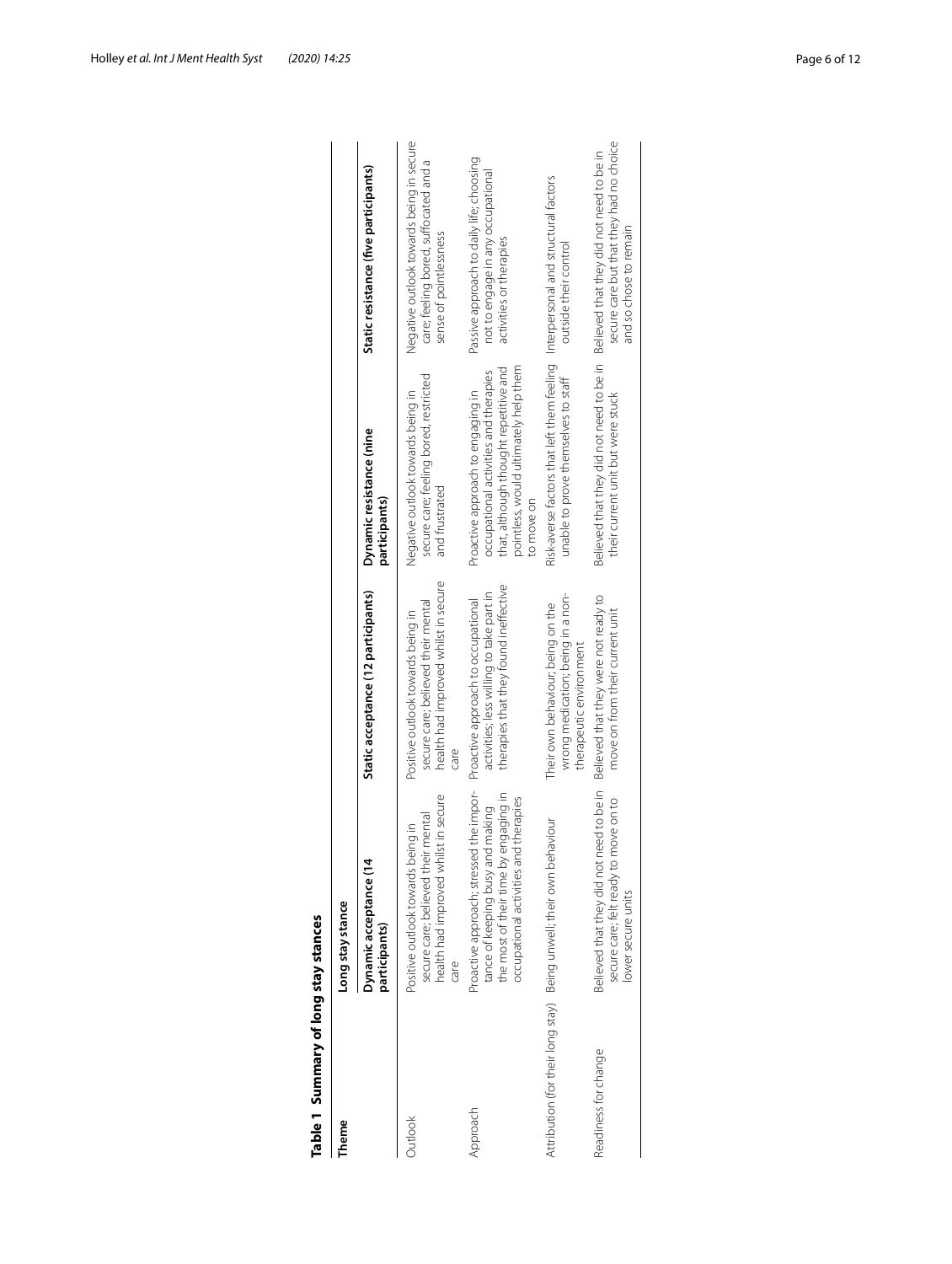Self-perceived readiness to move on may or may not have been congruent with the views of clinicians; indeed, some who felt ready to move on perceived themselves as held back—notably by the clinician responsible for their care. Some described how their long stay in secure care had left them dependent on the system. Some felt they would never leave the secure care system, a view that was often explained in terms of repeated treatments and prolonged negative experiences, and these participants sometimes appeared indiferent to the prospect of moving. A lack of readiness to move on was also described by participants who felt comfortable and safe in their current unit, or who expressed concern that they were still a risk to others, or who worried that they could become unwell if they were to move.

In order to move on, many participants stressed the importance of keeping well, engaging with therapies and being able to go at their own pace. Some felt that progression could be hindered by staf being overly cautious due to negative perceptions held about them. For example, one participant described how the term 'anxious' is used by staff as a way of restricting patients:

*"… maybe people are anxious… it seems like a favourite word they've got, not just in this service, but in every service I've seen, as well….You get a lot more time added on …"* (NHS medium secure site)

At a more practical level, two participants—one deaf, and one who was in a wheelchair—were concerned that their potential for progression might be hindered by a lack of facilities suitable to their specifc needs.

### **Long stay stances**

In the second phase of the analysis, the emergent themes described above were used to illustrate patterns of behavior that distinguished diferent participant narratives. This allowed four long stay stances to be defined which could collectively describe the positionality of our sam-ple of participants. These stances, summarised in Table [1](#page-5-0), were interpreted as *dynamic acceptance*, *static acceptance*, *dynamic resistance*, and *static resistance*.

### *Dynamic acceptance*

### *"I'm glad I came here; it's helped me out." (NHS High secure setting)*

The fourteen participants who exhibited dynamic acceptance usually attributed their length of stay to personal factors or actions, such as disruptive behaviour or poor engagement. This group included participants who had moved from high secure to medium secure units, or to more independent wards within the same unit, and who believed that this progression was because of improvements to their mental health and, in turn, their behaviour. Three participants described how the worsening of their symptoms had led them to be transferred to higher levels of secure care. However, all believed these moves had helped them to get better.

Participants who displayed dynamic acceptance had an overall positive outlook on their current situation. All adopted a proactive approach, keeping busy and making the most of their time in order to maintain the progress they had made and to continue proving themselves to staf. Most emphasised how it was important to talk openly with staf on a regular basis, and they believed this had helped them to progress. Some participants had been granted community leave which they felt made their days more enjoyable. Many reported fnding psychological therapies efective and engaged in recreational activities. Most felt they got on with other patients, but also noted that diferences between themselves and others could prove challenging in such close proximities. Some described how they were able to better manage confict with other patients having learnt to control their emotions, and as such tried to advise others to adopt a similar approach.

Participants who displayed dynamic acceptance often did not feel they needed to be at their current unit, explaining how they were 'better' or that there was no further treatment to undertake. They felt ready to move to a lower level of security, and often expected this to happen soon; some even anticipated rehabilitation back into the community. Nervousness was often expressed, however, that their chances of moving on could be jeopardised if they became unwell, or if they broke any rules. Most were also aware that the transition to another unit might be difficult as they would need to take on more responsibility for their own care whilst losing the support of familiar staf.

#### *Static acceptance*

*"It's an as*-*you*-*were situation you know, continue to stay here and have treatment here. After all where would I go if I wasn't here? See what I mean?"* (NHS medium secure setting)

Unlike other long stay stances, the twelve participants exhibiting static acceptance felt settled or safe in their current units and were not actively seeking to move. Although a majority felt that they did not need to be at their current unit, their acceptance was based on feeling safe or comfortable, or both. They took the view that if they continued with what they were doing at their own pace with regards to their treatment and good behaviour then 'maybe' they could move on. However, a minority who felt they continued to pose a risk reported that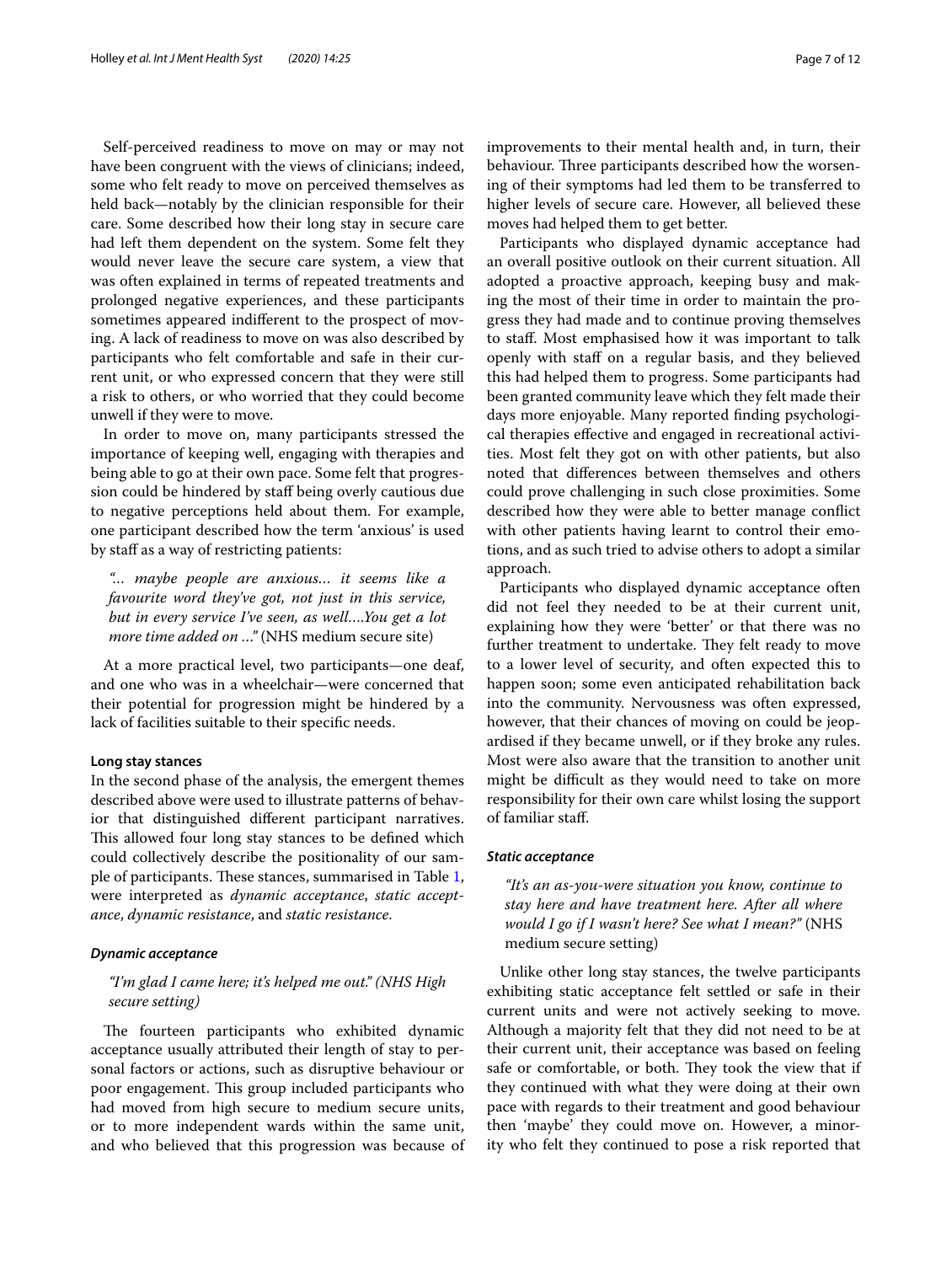their current security level offered safety and containment, which some felt could probably not be bettered elsewhere.

This acceptance appeared to have a positive effect on their outlook towards their current situation. Most adopted a proactive approach in relation to their daily routine and participation in occupational activities; the importance of keeping busy through routine and structure was particularly emphasised. However, these participants tended to take a more passive approach to psychological therapies, and participated in these with some reluctance. They described feeling 'fed up' with therapy which they saw as ineffective. They attributed their length of stay to receiving the wrong diagnosis, inappropriate care or medication, or being in a non-therapeutic environment. Nevertheless, positivity towards that environment was maintained because most felt that their current ward provided for good relationships with other patients (who they often perceived as similar to them), and staff (who they felt understood and cared for them despite their reservations about therapy).

#### *Dynamic resistance*

*"So here we have a situation where now I've got it all complete and still stuck." (Independent medium secure setting)*

Nine participants adopted a stance we describe as dynamic resistant. They attributed their long stay to riskadversity within secure care units where they felt stigmatised and unable to 'shake of' (a) their ofending history, and (b) incidents that had occurred whilst in secure care which were seen as being used to prevent them making progress long after the event. This perceived risk-adversity also impacted on their daily lives, with many describing how they felt staff were overly restrictive in response to their ofending history. For example, one participant described being closely monitored when reading a newspaper, feeling that staff may judge and effectively pathologise his reading of certain content.

These participants had an overall negative outlook on their current situation and most felt restricted, frustrated and bored. Some acknowledged that at times this lead them to act out or become violent. Some even felt that their mental health had deteriorated. One participant reported self-harming as a way to avoid harming others. It was common for these participants to consider other patients to be 'madder' or 'worse behaved' than they were, and to report relatively little socialising compared with others. Most of the participants who exhibited dynamic resistance had received a diagnosis of personality disorder.

Despite their negative outlook, and a strong sense that taking part in both therapies and occupational activities was pointless and repetitive, most of these participants nevertheless adopted a proactive approach and reported engaging in therapies and other activities in the hope that it would ultimately help them to move on. They generally felt ready to leave their current units having completed therapies and 'done what they were told to do', but felt stuck in secure care—usually because of the risk-adversity of staf. In order for them to move on, this group felt that staf needed to trust them and, in turn, allow them to take on more responsibility, such as gaining more leave to demonstrate they could "*exist within the community without causing any harm to any other person."* (Independent medium secure site)

### *Static resistance*

### *"I'm not gonna get out so I might as well stay here." (NHS high secure setting)*

Five participants adopted a static resistant stance. They believed that they did not need to be in secure care, that the severity of their index offence had been exaggerated (one completely denied committing their index ofence) and as such treatment was unnecessary.

These participants all shared a common belief that the secure care system worked against them, and they attributed the length of their stay to interpersonal and structural factors that were outside their control. For example, one participant felt that the reputation she had built up whilst being in secure care had restricted her from leaving their current unit. Another participant described having to undertake more treatment and therapies due to a moving of the hospital's 'goal posts'.

Of all those interviewed, participants who exhibited static resistance had the most negative outlook towards their current situation, describing feelings of boredom, suffocation and pointlessness. They adopted a passive approach to daily life, and almost all expressed disinterest and lack of engagement in activities or therapies. They chose to keep to themselves and did not socialise with other patients. Their relationships with staff were also described as poor. Some felt staff put unnecessary restrictions in place and two participants described feeling targeted by certain staff who they felt took pleasure in belittling them, for example, by dictating when they could eat or make a phone call. These participants did not feel they had any power to infuence their propensity to move on from secure care, and described previous experiences when they felt ready and able to move on, only to be unreasonably denied. As a result, they believed their chances of ever leaving secure care were either remote or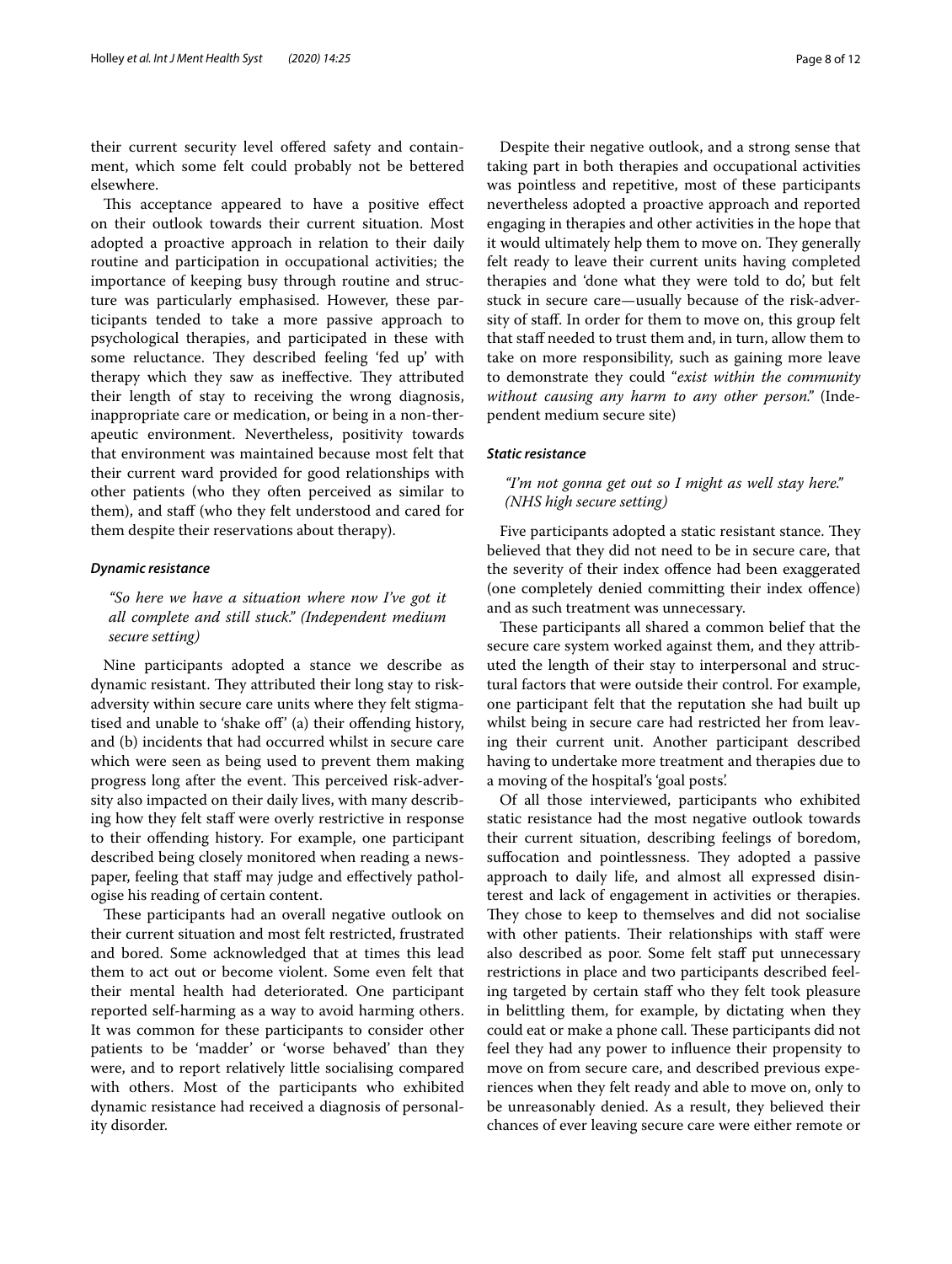impossible; they had become resolved to stay, albeit with minimal engagement.

### **Discussion**

This study has provided important insights into the perspectives of patients who spend an extended period in secure forensic psychiatric care. Four key themes emerged illustrating the extent to which participants: (1) attributed the reasons for their long stay to personal, interpersonal or structural factors; (2) held a positive or negative outlook towards their current situation; (3) adopted a proactive or passive approach to daily life; (4) felt ready for a progressive move from their current secure care setting. Further analysis illustrated how each participant positioned themselves in relation to these themes determined the patients' overall stance in relation to long stay.

### **Acceptance, resistance and perceived locus of control**

It is clear that some patients attributed their length of stay to factors over which they had neither control nor responsibility, whereas others acknowledged their own part in the process. This difference may be viewed in terms of acceptance, resistance and, importantly, their locus of control. The concept of health locus of control [[42\]](#page-11-15) can be useful in describing the extent to which individuals attribute their health and wellbeing to their personal actions (internalised), or to environmental circumstances and external agents (externalised). Similarly, in terms of moving on, those patients who internalised their reasons for long stay (acceptance) believed in turn that their abilities to move on were determined by their own behaviour, whereas those who externalised their reasons for long stay (resistance) tended to believe that their abilities to move on from secure care were determined by factors largely out of their control. Members of this latter, externalising, group tended to display considerable negativity which may in turn have impacted on their ability to move on, and a more external locus of control has been shown to be related to fewer periods of recovery in patients with psychosis [[16](#page-10-16)].

It is well-established that psychiatric institutions also act as a form of control by defning normalcy and appropriate responses to diagnosed mental illness, such as the need for patients to demonstrate 'insight' and comply with treatment (e.g.  $[35]$  $[35]$ ). This was reflected in both of the 'acceptance' long stay stances in this study. In contrast, the 'resistant' long stay stances described here are in keeping with observations that some individuals use their individual agency to reject psychiatric care and the role of a psychiatric patient  $[6]$  $[6]$ . These resonances with previous research suggest a degree of face validity to the fndings from the current study.

### **Continuity and consistency when moving through secure care**

Although consistency in the care they received were important for many of the long stay participants interviewed, a signifcant number expressed their frustrations with having to repeat therapies once they had moved to other units, even if they had moved due to positive progress. This opinion was not dependent on the type of stance exhibited. This may explain why some participants found therapies pointless and ineffective, and why those with static acceptance and static resistance stances chose not to engage. Experiencing therapies repetitively has potential to negatively infuence patients' motivations to progress and limit their ability to move on from secure care. In the UK prisons system, a system of accredited therapies (such as the Sex Ofender Treatment Programme) is in place so that if a prisoner has completed an accredited programme (which will be very similar across the prison service) there would be no need to repeat such programme in another prison. A similar system of accreditation of psychological treatments in forensic-psychiatric care could be considered.

Staff turnover was also perceived as causing problems for patients' progress, and making eforts to minimise changes in key professional relationships are likely to be of particular importance in providing a stable and therapeutic environment.

Most participants displaying *dynamic resistance* had been diagnosed with personality disorder. Issues of continuity and consistency may be particularly important for such patients when moving through secure care, particularly because of their difficulties establishing trust toward others and sensitivity to perceived rejection  $[28]$  $[28]$ . This situation is not helped by the tendency for patients with personality disorder to be seen more negatively than other patients within a secure care setting  $[4]$  $[4]$  as well as in the community at large  $[5]$  $[5]$  $[5]$ . The lack of a suitable step-down facility may also delay discharge from a secure forensic unit, and medium secure units may be reluctant to accept patients with personality disorder because they lack the infrastructure to treat this patient group [\[37\]](#page-11-18).

Some long-term patients may not wish, or indeed be able, to move on. It may be more appropriate for this subgroup to concentrate on attempting to improve their quality of life at the moment where they are. A more settled, specifc long stay environment could provide more opportunities for patients to take part in fulflling activities (such as cooking or day trips) without being restricted by others who are less well or more disruptive than themselves.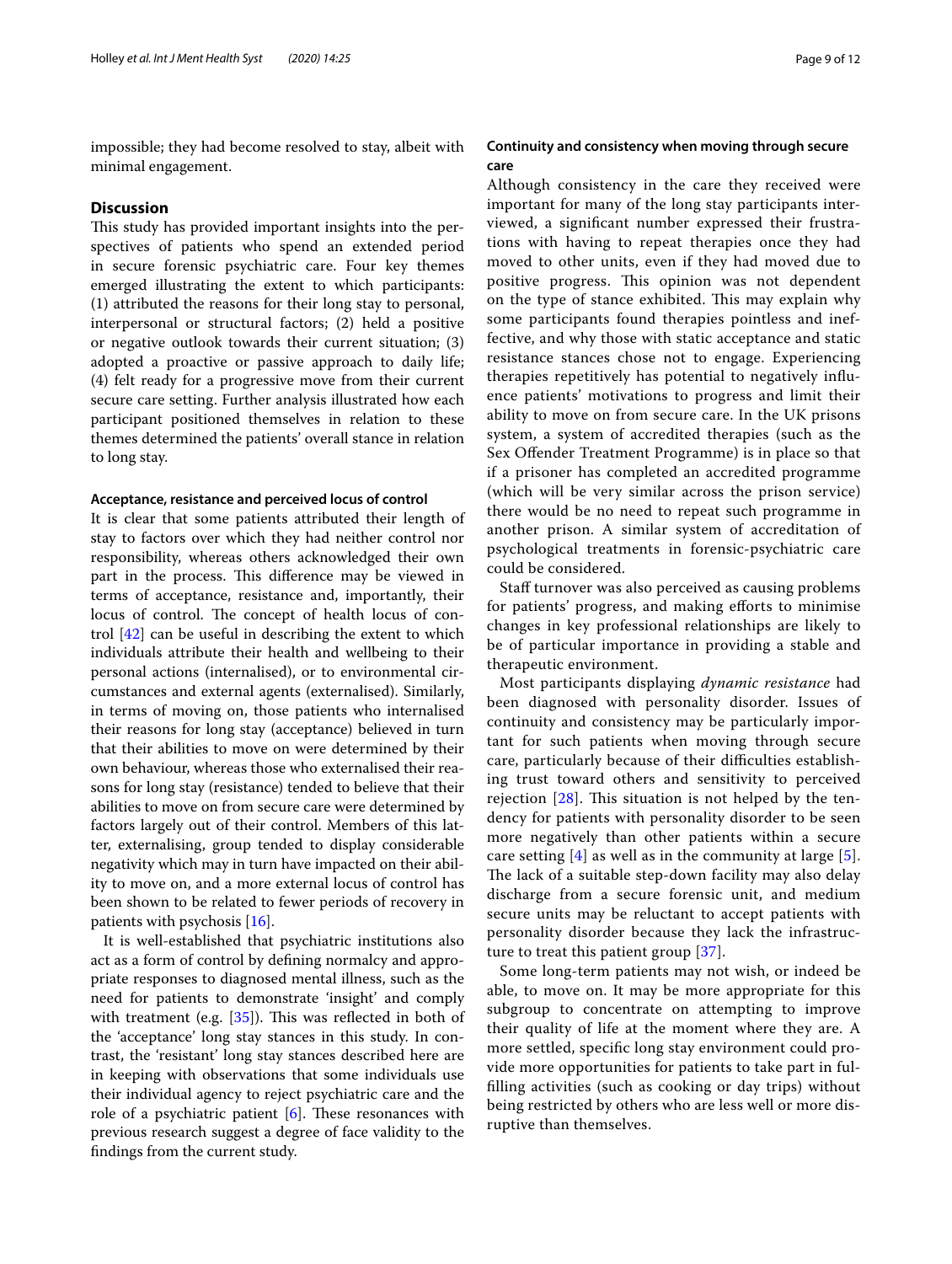### **Motivations to engage and readiness for change**

Whether participants were actively trying to progress (dynamic stance) or not progress (static stance) can be interpreted using the concept of 'modes of adaption' [[43](#page-11-19)]. This differentiates motivation to change (the end result) and motivation to change in a particular way (the means of that change).

Participants who displayed *dynamic acceptance* were motivated to engage in therapies with the hope of bettering themselves with a view to eventually moving on—a process that has been termed optimistic compliance. In contrast, those who displayed *dynamic resistance* and who chose to engage in therapies as a means to an end refects an instrumental mode of adaption, and it was apparent in the interviews that 'doing what you need to do' was the mechanism through which some participants sought to leave secure care.

This is relevant here as it has been suggested that a key issue lies not in the changes that ofenders wish to seek (e.g. leaving secure care) but in the way in which they seek those changes [\[23](#page-11-20)]. Overly focusing on leaving secure care may hinder patients' progression when they do not address the reasons why they are in forensic care [[17\]](#page-10-20).

Jones [[21](#page-10-21)] argued that individuals tend to move between diferent adaptive modes as they go through the treatment process. This resonates with those who displayed *static resistance* who had built up their hopes too often in the past only to be 'knocked back' due to perceived rule changes. This demonstrates how an initial instrumental approach could fall into a state of intransigence where participants come to reject therapeutic interventions through cynicism or indiference. Similarly, those who displayed a stance of *static acceptance* were also not actively trying to leave secure care. They, however, tended to adopt a 'ritualistic' mode of adaption when engaging in occupational activities where there was little investment towards an end goal. Their desire to stay in their current unit may be associated with previous negative experiences where they had either been kept in a unit due to not receiving the right care or had been moved to other units for which they did not feel ready.

It is therefore important to consider how to achieve readiness for change in long stay patients who lack motivation to progress. Aspects for consideration include the patient's judgement of the need for change, the possibility of changes occurring, the patient's belief in their ability to change, and stating an intention to change within a particular time frame [\[25](#page-11-21)]. A focus on what will help to motivate the patient from their own personal perspectives may also help to reduce tokenistic engagement.

### **Perceptions of risky behaviour**

It has been suggested that the need by professionals to maintain safety can often result in a culture of control, which in turn leads to risk-averse, defensive practice and, ultimately, over control [[22](#page-10-22)]. For patients exhibiting resistant stances, the restrictions put in place to prevent risky or disruptive behaviour were seen by them as unnecessary control and ultimately as the source of what caused them to become frustrated and act out. Diferences in perceptions of risky behaviour resulted in dissonance not only between participants and staff but also with other patients. It was common for these participants to describe not being able to get on with other patients whom they perceived to be 'madder' or more disruptive. The extent to which behaviour was perceived to be risky may have a negative impact not only on patients' relationships with staff and other patients, but also on the way in which patients decided to manage this behaviour.

### **Limitations**

We identifed three limitations to the study. First, all participants had been in secure care for prolonged periods, and this sometimes made it difficult for them to recall the details of events that occurred many years previously. Second, the study's epistemological position dictated that it was neither appropriate, nor was it our intention, to make any judgement on any participant's level of insight. However, it was apparent that the extent to which participants were aware of being unwell or of their index ofence varied, and this may have afected their perceptions and experiences of secure care. Third, although the 40 participants were purposively sampled from a long stay population identifed by a large epidemiological study of secure care, we cannot exclude the possibility that difering views and perspectives may have been held by patients who refused to participate, or who were accommodated at sites not sampled, or for whom the clinician in charge of their care did not give permission to take part.

### **Conclusions**

Patients who spend an extended period in secure forensic psychiatric care form a heterogeneous group in terms of how they attribute the reasons for their long stay, how they view their future, and their motivation to progress. Given this diversity and the complexity of the issues which have resulted in their long stay and their difficulties in moving on, careful long-term planning for this patient group is warranted. Such planning should take account of:

• The differing stances adopted by long-term patients in secure care, interpreted in this study as dynamic/ static acceptance and resistance.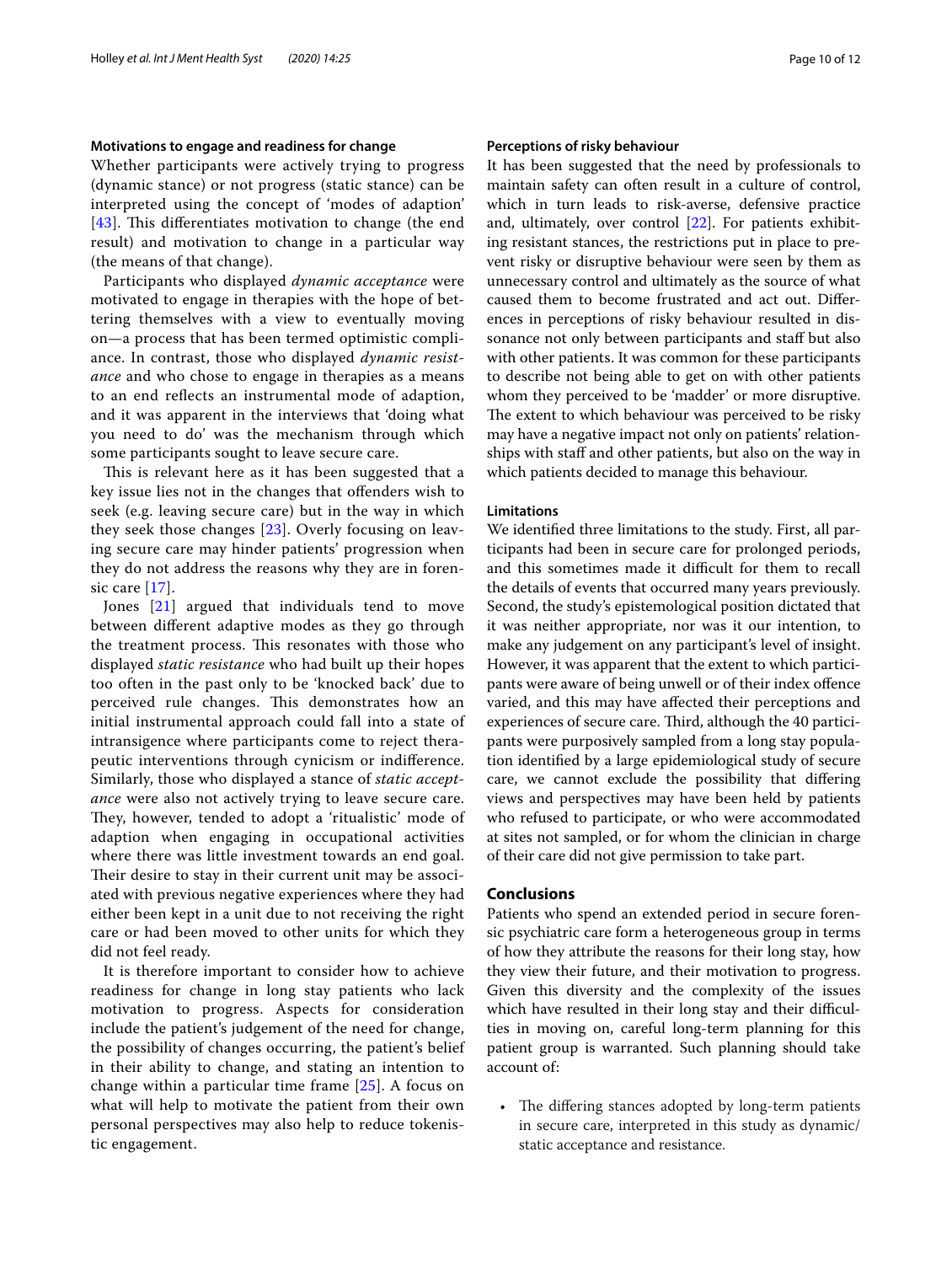- The need for clinicians and other health professionals to work together between units to prepare patients for transfers.
- Minimising changes in key professional relationships which are of particular importance in providing a stable and therapeutic environment for this patient group.
- The need for collaboration between units to avoid patients repeating treatments.
- Considering how to achieve readiness for change in long stay patients who lack motivation to progress and tend towards tokenistic engagement.
- Accepting that some long-term patients may not wish, or indeed be able, to move on, and that refocusing on quality of life may be more appropriate.

### **Supplementary information**

**Supplementary information** accompanies this paper at [https://doi.](https://doi.org/10.1186/s13033-020-00358-7) [org/10.1186/s13033-020-00358-7](https://doi.org/10.1186/s13033-020-00358-7).

<span id="page-10-13"></span>**Additional fle 1.** The questions in the interview guide were designed to explore reasons for the patients' long stay, their current situation and their feelings about progression through the system.

#### **Abbreviations**

NHS: National Health Service; MHA: Mental Health Act.

#### **Acknowledgements**

The authors extend their gratitude to all the participants in this study and the clinical staff at each participating site.

#### **Authors' contributions**

BV and TW designed and planned the study. All authors were involved in the development of the interview guide. JH carried out the interviews. JH and TW were responsible for analysis and all authors were actively involved. All authors contributed to the writing of the manuscript. All authors read and approved the fnal manuscript.

#### **Funding**

Funding for this study was provided by the Health Services and Delivery Research programme of the UK National Institute for Health Research.

### **Availability of data and materials**

Data is not available since it could compromise the individual privacy of participants.

### **Ethics approval and consent to participate**

The study received NHS Research Ethics Committee approval (reference 13/ EM/0242). Prior to the interview, participants gave their written informed consent after being given information about the study, including the fact that participation was voluntary and that they could terminate the interview whenever they wished. All participants were given a £10 payment.

#### **Consent for publication**

Not applicable.

#### **Competing interests**

The authors declare that they have no competing interests.

#### **Author details**

<sup>1</sup> Research Fellow, Middlesex University, London, UK.<sup>2</sup> Associate Professor of Mental Health Research, Middlesex University, London, UK. 3 Professor

in Forensic Psychiatry, University of Nottingham and Nottinghamshire Healthcare NHS Foundation Trust, Nottingham, UK.

Received: 11 September 2019 Accepted: 20 March 2020

#### **References**

- <span id="page-10-15"></span>1. Bal M. Narratology: introduction to theory of narrative. Toronto: University of Toronto Press; 1997.
- <span id="page-10-3"></span>2. Bartlett P, Sandland R. Mental health law: policy & practice. 4th ed. Oxford: Oxford University Press; 2014.
- <span id="page-10-12"></span>3. Berger P, Luckmann T. The social construction of reality. London: Penguin Books; 1991.
- <span id="page-10-18"></span>4. Beryl R, Völlm B. Attitudes to personality disorder of staff working in high-security and medium-security hospitals. Personal Ment Health. 2018;12(1):25–37.<https://doi.org/10.1002/pmh.1396>.
- <span id="page-10-19"></span>5. Bowen M. Stigma: a linguistic analysis of personality disorder in the UK popular press, 2008–2017. J Psychiatr Ment Health Nurs. 2019. [https://doi.](https://doi.org/10.1111/jpm.12541) [org/10.1111/jpm.12541](https://doi.org/10.1111/jpm.12541) **(Epub ahead of print)**.
- <span id="page-10-17"></span>6. Bowers L. The social nature of mental illness. Hove: Routledge; 2003.
- <span id="page-10-0"></span>Boyd-Caine T. Protecting the public? Detention and release of mentally disordered ofenders. Oxford: Routledge; 2012.
- <span id="page-10-9"></span>8. Bressington D, Stewart B, Beer D, MacInnes D. Levels of service user satisfaction in secure settings—a survey of the association between perceived social climate, perceived therapeutic relationship and satisfaction with forensic services. Int J Nurs Stud. 2011;48(11):1349–56.
- <span id="page-10-5"></span>9. Coffey M. Researching service user views in forensic mental health: a literature review. J Forensic Psychiatry Psychol. 2006;17(1):73–107.
- <span id="page-10-4"></span>10. Drummond MF, Sculpher MJ, Torrance GW, O'Brien BJ, Stoddart GL. Methods for the economic evaluation of Health Care Programmes. 3rd ed. Oxford: Oxford University Press; 2005.
- <span id="page-10-2"></span>11. Edwards J, Steed P, Murray K. Clinical and forensic outcome 2 years and 5 years after admission to a medium secure unit. J Forensic Psychiatry. 2002;13(1):68–87.
- <span id="page-10-10"></span>12. Farnworth L, Nikitin L, Fossey E. Being in a secure forensic psychiatric unit: every day is the same, killing time or making the most of it. Br J Occup Ther. 2004;67(10):430–8.
- <span id="page-10-8"></span>13. Ford K, Sweeney J, Farrington A. User views of a regional secure unit fndings from a patient satisfaction survey. Int J Psychiatr Nurs Res. 1999;5(1):526–41.
- <span id="page-10-7"></span>14. Green T, Batson A, Gudjonsson G. The development and initial validation of a service-user led measure for recovery of mentally disordered ofenders. J Forensic Psychiatry Psychol. 2011;22:252–65. [https://doi.](https://doi.org/10.1080/14789949.2010.541271) [org/10.1080/14789949.2010.541271.](https://doi.org/10.1080/14789949.2010.541271)
- <span id="page-10-14"></span>15. Green J, Thorogood N. Qualitative methods for health research. London: Sage; 2013.
- <span id="page-10-16"></span>16. Harrow M, Hansford BG, Astrachan-Fletcher EB. Locus of Control: relation to schizophrenia, to recovery, and to depression and psychosis—a 15-year longitudinal study. Psychiatry Res. 2009;168(3):186–92. [https://](https://doi.org/10.1016/j.psychres.2008.06.002) [doi.org/10.1016/j.psychres.2008.06.002](https://doi.org/10.1016/j.psychres.2008.06.002).
- <span id="page-10-20"></span>17. Hörberg U, Sjögren R, Dahlberg K. To be strategically struggling against resignation: the lived experience of being cared for in forensic psychiatric care. Issues Ment Health Nurs. 2012;33(11):743–51.
- <span id="page-10-11"></span>18. Huband N, Furtado V, Schel S, Eckert M, Cheung N, Bulten E, Völlm B. Characteristics and needs of long-stay forensic psychiatric inpatients: a rapid review of the literature. Int J Forensic Ment Health. 2018;17(1):45– 60. [https://doi.org/10.1080/14999013.2017.1405124.](https://doi.org/10.1080/14999013.2017.1405124)
- <span id="page-10-6"></span>19. Jacques J, Spencer SJ, Gilluley P. Long-term care needs in male medium security. Br J Forensic Pract. 2010;12(3):37–44.
- <span id="page-10-1"></span>20. Joint Commissioning Panel for Mental Health. Guidance for commissioners of forensic mental health services. London: JCPMH; 2013.
- <span id="page-10-21"></span>21. Jones L. An individual case formulation approach to the assessment of motivation. In: McMurran M, editor. Motivating ofenders to change: a guide to enhancing engagement in therapy. West Sussex: Wiley; 2002.
- <span id="page-10-22"></span>22. Langan J, Lindow V. Living with risk: mental health service user involvement in risk assessment and management. Bristol: Policy Press; 2004.